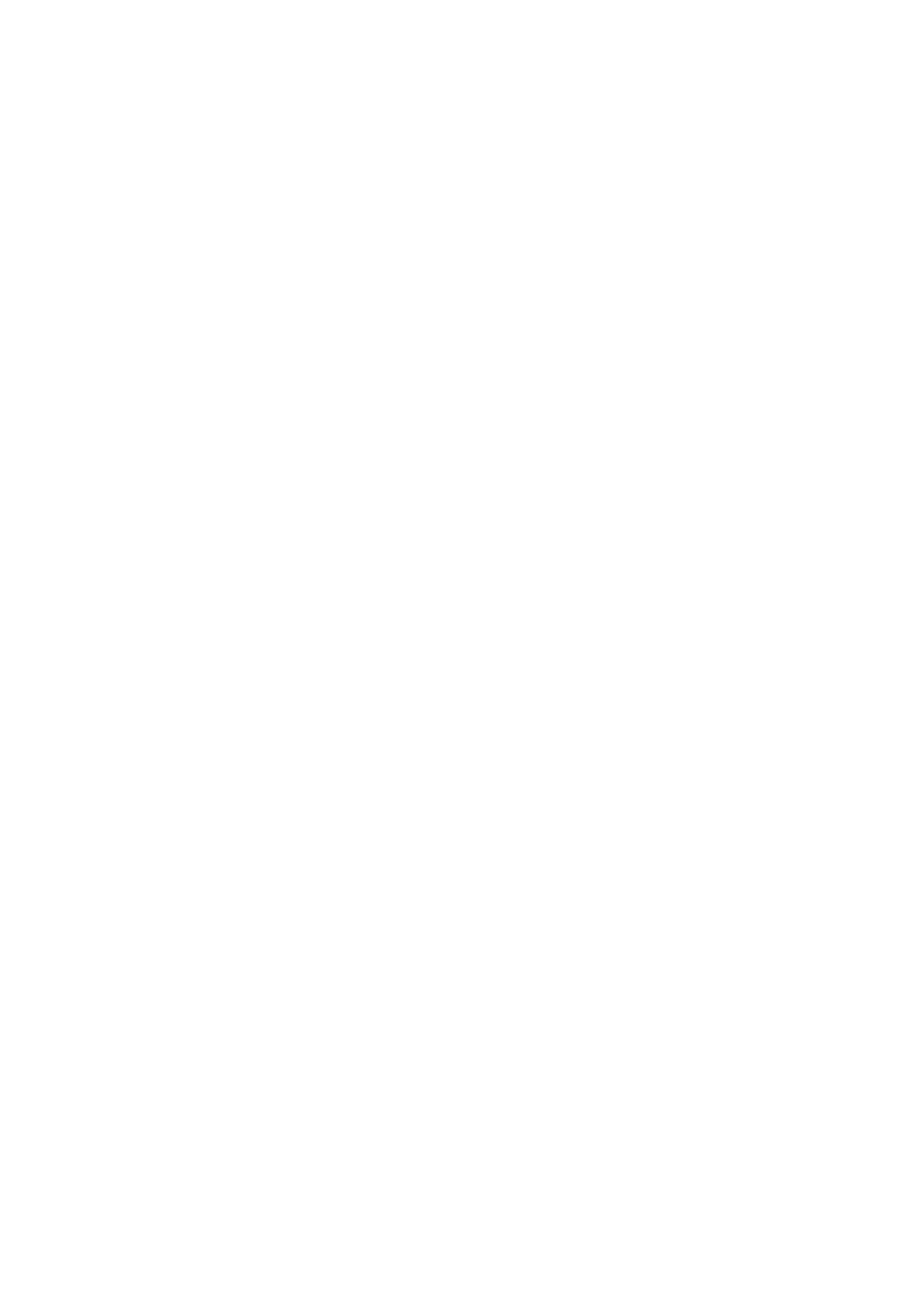#### **MINORITY REPORT OF HON GIZ WATSON MLC OF THE STANDING COMMITTEE ON LEGISLATION**

#### **IN RELATION TO THE**

#### **CRIMINAL INVESTIGATION (EXCEPTIONAL POWERS) AND FORTIFICATION REMOVAL BILL 2001**

#### **1 INTRODUCTION**

- 1.1 Despite my support for certain amendments that will, if adopted, moderate the excesses of this Bill, I remain opposed to the policy of the Bill and argue that it is unnecessary; has inadequate checks and balances; is unlikely to achieve what it sets out to do; and removes some of the key features of the current criminal justice system.
- 1.2 I dissent from Recommendation 23: "The Committee by a majority (Hons Jon Ford, Ken Travers, Peter Foss and Bill Stretch MLCs) recommends that the Criminal Investigation (Exceptional Powers) and Fortification Removal Bill 2001 be passed subject to Recommendations 1 to 22."
- 1.3 I make the following comments in support of my position.

#### **2 COMMENTS ON THE POLICY OF THE BILL**

#### **The exceptional powers created in the Bill are not needed**

*Additional powers are not necessary*

2.1 Hon Nick Griffiths said in the second reading speech on this Bill:

*These additional powers are vital to win the war against these highly organised criminals who have access to massive resources.*<sup>1</sup>

#### He further asserts that:

*It has been recognised … that highly organised crime cannot be investigated and prosecuted by relying on ordinary police powers of investigation.*<sup>2</sup>

2.2 The State also has substantial powers and resources.

<sup>1</sup> Second Reading Speech, December 5 2001, p6437.

 $\overline{2}$ Ibid, p6438.

G:\DATA\LN\lnrp\ln.cif.020503.rpf.015.mn.a.doc 1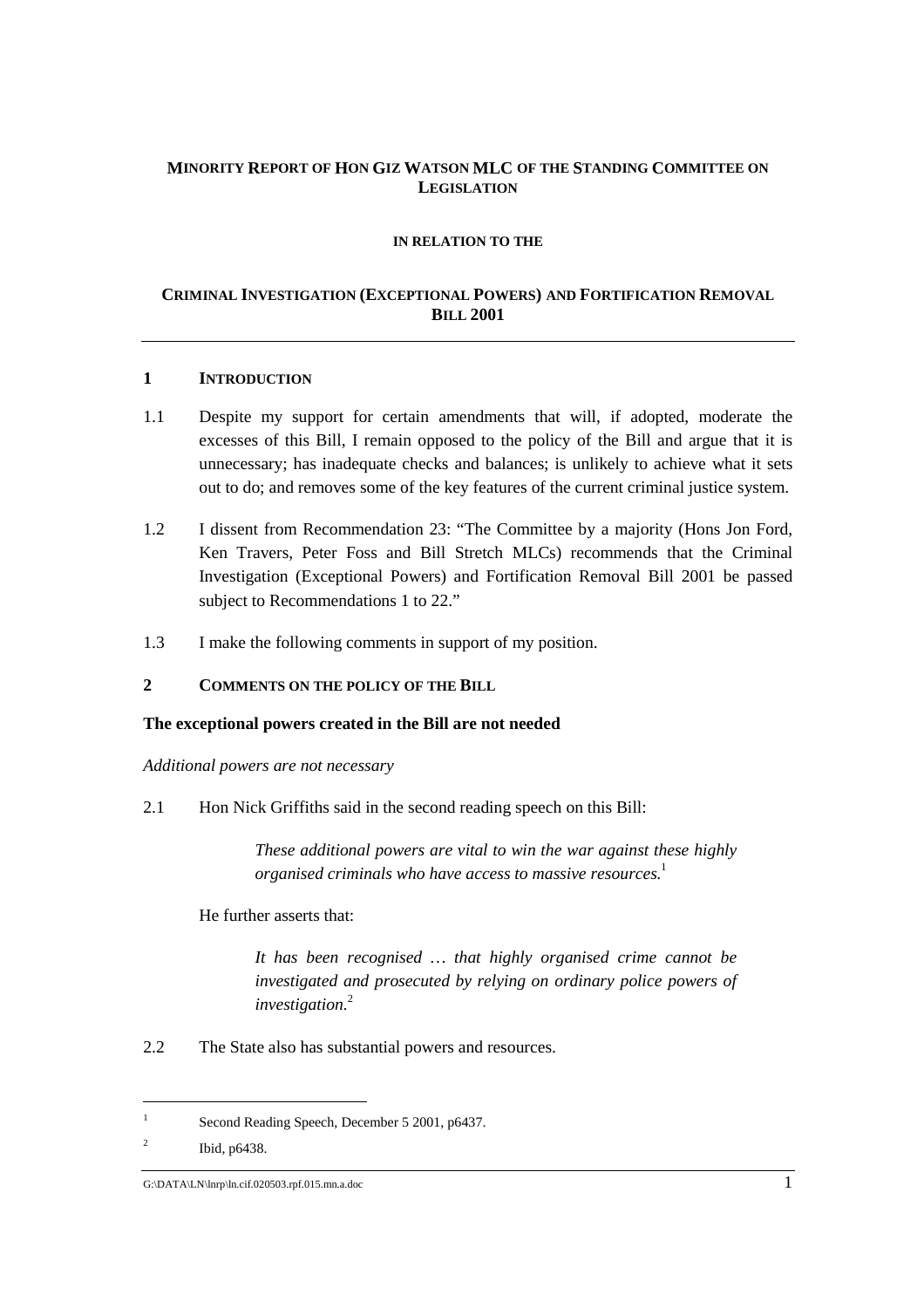2.3 In their letter to the Committee the Western Australian Bar Association said:

*However, the State also has "massive" resources to apply to the investigation and prosecution of crime and should, in the public interest, use those resources and existing police powers without resort to the far reaching extraordinary powers contained in this Bill.*<sup>3</sup>

- 2.4 It is my view that the Western Australia Police Service already has substantial powers of investigation including: powers to enter and search premises; powers to stop, detain and search individuals; powers to confiscate property; powers of surveillance and shortly they will have powers to compulsorily obtain DNA samples.<sup>4</sup>
- 2.5 The Law Society of Western Australia made the following comment:

*If investigating authorities such as the Police believe that recent crimes are not capable of being solved or the perpetrators brought to justice using existing considerable powers which they already hold, then the public should be told this openly and reasons given. In other words, an empirical basis in fact needs to be made out justifying why it is contending that the level of existing powers are not adequate to do the job properly. Here, such a justification process has not even been attempted to date.*<sup>5</sup>

- 2.6 I note that as the Police Service elected to give their evidence to the Committee in private they did not take the opportunity so provided to present a public justification or any empirical evidence of the need for additional powers.
- 2.7 The particular and abhorrent crime that led to the deaths of former Detective Don Hancock and Lou Lewis has been clearly stated as the impetus for this Bill.<sup>6</sup> Two people have now been charged in relation to that crime, without the use of exceptional police powers.
- 2.8 Clearly the Bill is not needed.

<sup>3</sup> R I Viner, AO QC, President, Western Australian Bar Association (Inc), Letter to the Committee, April 22 2002.

<sup>4</sup> See Committee Report paragraphs 6.32 to 6.36, *Surveillance Devices Act 1998*, and the Criminal Investigation (Identifying People) Bill 2001.

<sup>5</sup> Submission No 8.

<sup>6</sup> Second Reading Speech, December 5 2001, p6437.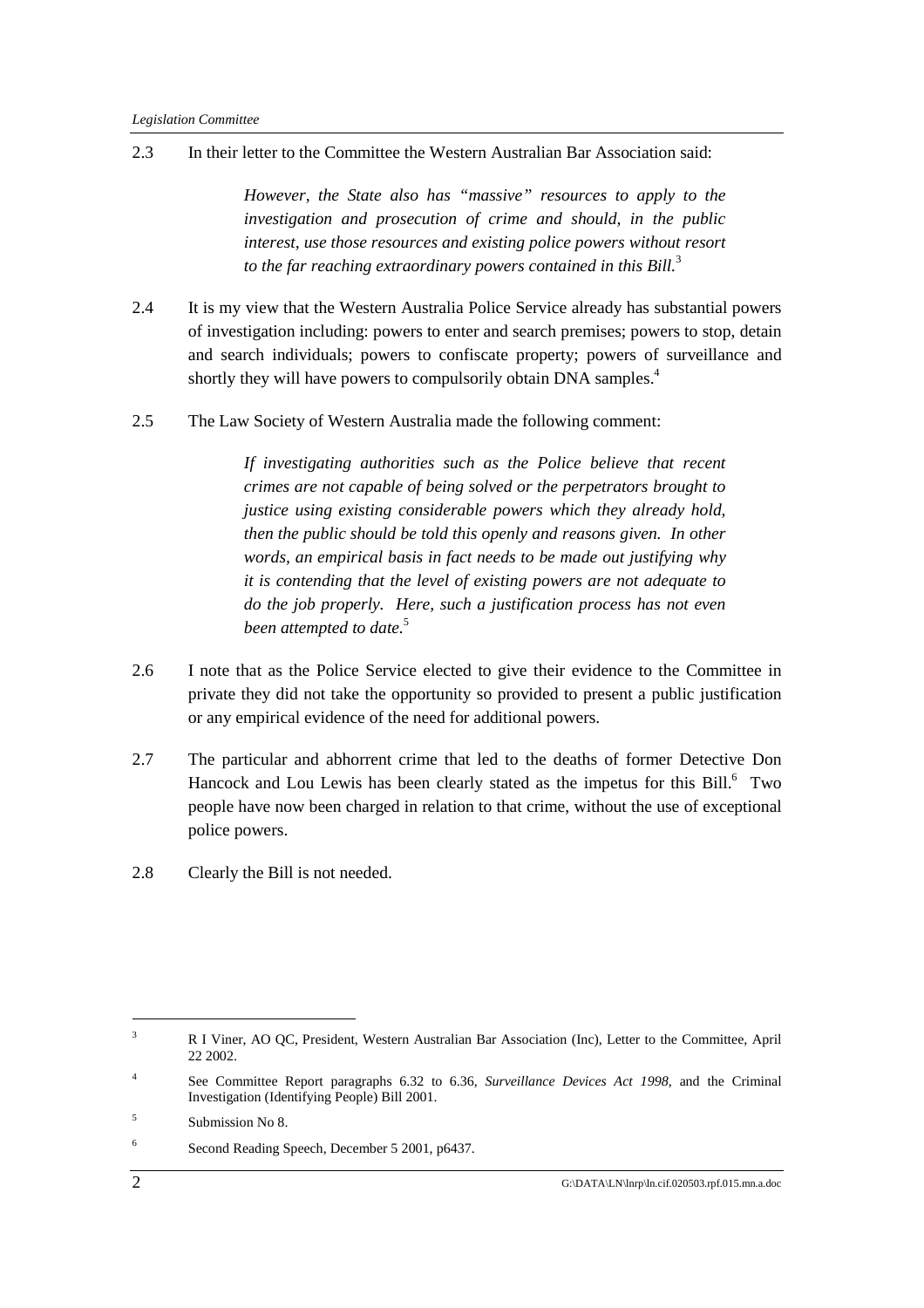*The Royal Commission into the Western Australia Police Service*

- 2.9 A 1996 Legislative Council Select Committee on the Western Australia Police Service inquiry found endemic police corruption.<sup>7</sup> The Select Committee reported evidence of police taking bribes to protect prostitutes and drug traffickers, selling drugs confiscated from raids, tampering with evidence, colluding with concealed evidence, interfering in criminal investigations, selectively leaking confidential information to the media and warning people under investigation for gambling or drug offences. The inquiry, as reported in *The West Australian*, also 'identified problems in dealing between detectives and criminals, where the relationship between the two became blurred'. In the same article Hon Derrick Tomlinson, Chairman of the Legislative Council Select Committee, was quoted as saying: "*I think you will find more infiltration by organised crime into the police service.*" 8
- 2.10 On December 12 2001 a long awaited Royal Commission was appointed to inquire into and report on whether, since January 1 1985, there has been corrupt or criminal conduct by any Western Australian police officer. The Commission is expected to start taking evidence shortly.
- 2.11 Given the nature, extent and persistence of allegations of the nature raised above, it is totally inappropriate to even consider granting the Police Service new, exceptional and coercive powers until the Royal Commission's inquiry is completed.

### **The removal of elements of the criminal justice system is not justified and the checks and balances provided are inadequate**

- 2.12 An evaluation of the necessity of providing the special commissioner and police with exceptional powers to facilitate investigations of organised criminal activities, must involve an evaluation of the relative strengths of different public interests. On the one hand there is the public interest in protecting individual rights, such as the right to protection against self-incrimination. Against this interest must be balanced the need for effective law enforcement through access to essential investigative tools and a community's right to be protected by the state from crime.
- 2.13 This Bill has the potential to set the trend for the criminal justice system to begin to consistently favour the interest of the state over the individual.<sup>9</sup>

<sup>7</sup> Interim Report of the Select Committee on the Western Australian Police Service, *Term of Reference 3,* Legislative Council of Western Australia, June 1996.

<sup>8</sup> Mendez, Torrance, 'Police face corruption test', *The West Australian*, March 28 2002, pp1-2.

<sup>9</sup> See Committee Report paragraph 3.23.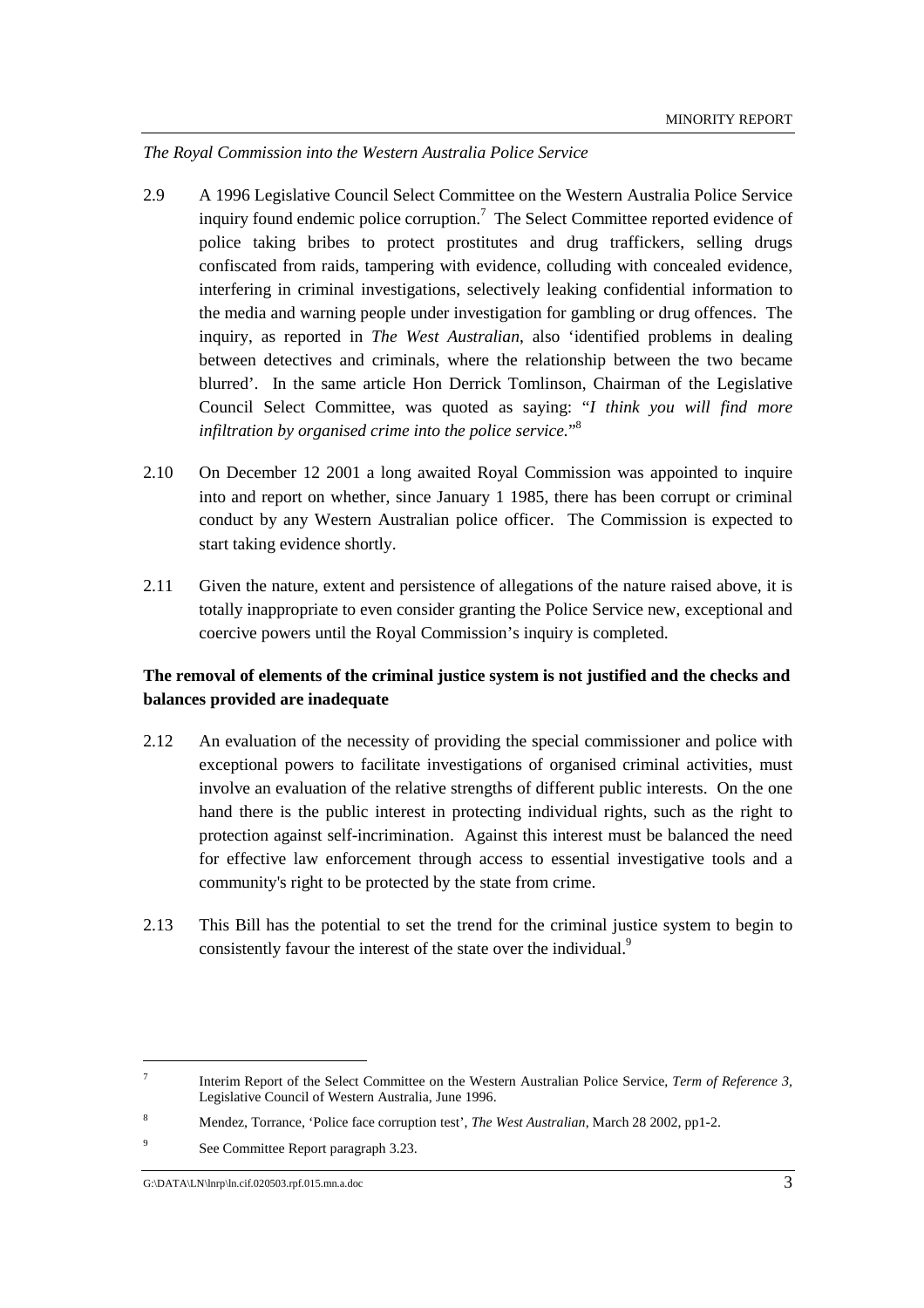- 2.14 The Bill provides substantial coercive powers without providing immunities that would provide protection from abuse of these powers.<sup>10</sup> This has the potential to interfere with certain civil rights.
- 2.15 The Law Society of Western Australia said in its submission to the Committee:

*…the Society remains vitally concerned to ensure that any new legislation passed in the aftermath of abhorrent crimes does not constitute an over reaction which would trespass long term against fundamental freedoms which Australians treasure as part of a free and democratic society.*<sup>11</sup>

2.16 The Criminal Lawyers Association of Western Australia said in their submission:

*Police powers are increased and yet the legislation does not provide for any safeguards against the misuse of powers…*<sup>12</sup>

- 2.17 Key features of the current criminal justice system include:
	- (1) Police cannot arrest a person simply for the purpose of questioning them.
	- (2) Generally, there are strict limits on the powers of police to detain a suspect in custody during an investigation.
	- (3) The defendant has a pre-trial right to silence in criminal matters.
	- (4) The defendant may engage a legal practitioner to represent them.
	- (5) The defendant is not required to call any evidence or give any evidence.
	- (6) The prosecution bears the burden of proving a case beyond reasonable doubt.
	- (7) Confessions that result from threats, inducements or improper pressure of any kind are rejected and cannot be acted on by the courts.
- 2.18 All these features are, to a greater or lesser extent, removed or challenged by the Bill. Further, the fact that some of these features have already been eroded by previous legislation is regrettable and does not lessen their importance.

<sup>10</sup> For example, clauses 26, 27, 37 and Part 4 of the Bill.

 $^{11}$  Submission No 8.

<sup>12</sup> Submission No 16.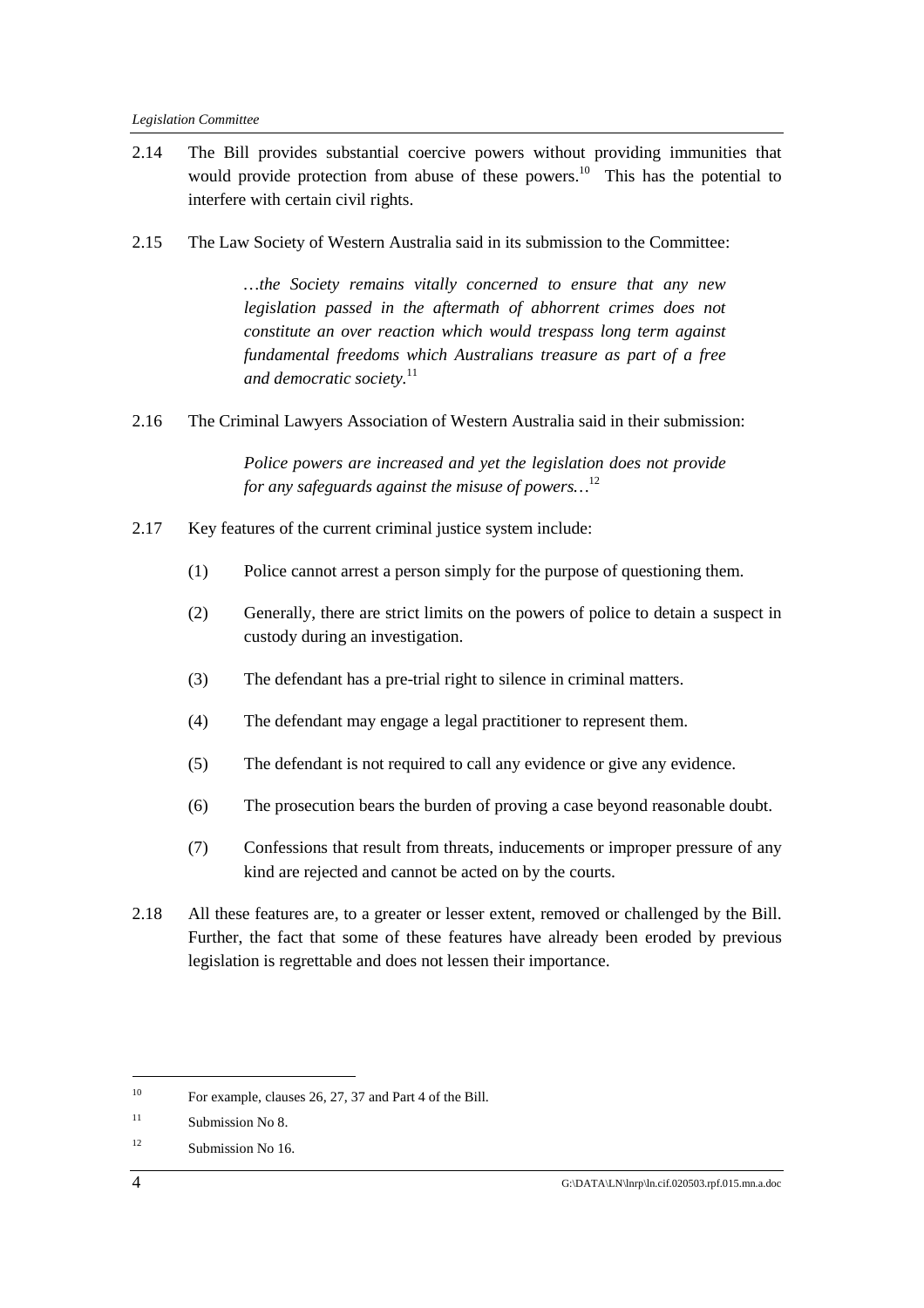*Arrest and detention of persons of interest to an inquiry*

2.19 The Bill provides for the arrest and unlimited detention without charge of a person or persons of interest to an inquiry into two or more Schedule 1 offences.<sup>13</sup>

*Right to refuse to answer questions and the onus of proof*

2.20 John McKechnie QC, former Director of Public Prosecutions has said:

*It is fair that a person who has the resources of the State marshalled against them should not have to contribute to their own conviction by being forced to speak. The State has, in the main, all the resources necessary to investigate a matter. There is little need to interfere with the right to silence of the accused. The interest of the State is in convicting the guilty and acquitting the innocent.*<sup>14</sup>

2.21 That same article goes on to say:

*In legal theory the right to silence is connected to the fundamental presumption of innocence in criminal matters and the adversarial nature of the common law system itself.*

…

*Because the burden of proof, in legal theory, lies with the prosecution, the justification for the right to silence and the privilege against self-incrimination is not the protection of the guilty but the notion that the prosecution must prove its case beyond reasonable doubt.*

#### And further

 $\overline{a}$ 

*The basic position in Western Australia is that no inference can be drawn against a defendant for remaining silent when questioned by police. There are two aspects to this rule. First, the fact-finders cannot use silence by the defendant as a basis to infer a consciousness of guilt. Second, if a defence is raised for the first time at trial no inference can be drawn that it is a new invention or suspect.* <sup>15</sup>

15 Ibid, pp201, 202.

<sup>&</sup>lt;sup>13</sup> Clause 20 of the Bill.

<sup>14</sup> The Law Reform Commission of Western Australia, *Review of the Criminal & Civil Justice System in Western Australia*, Final Report, Project 92, September 1999, p201.

G:\DATA\LN\lnrp\ln.cif.020503.rpf.015.mn.a.doc 5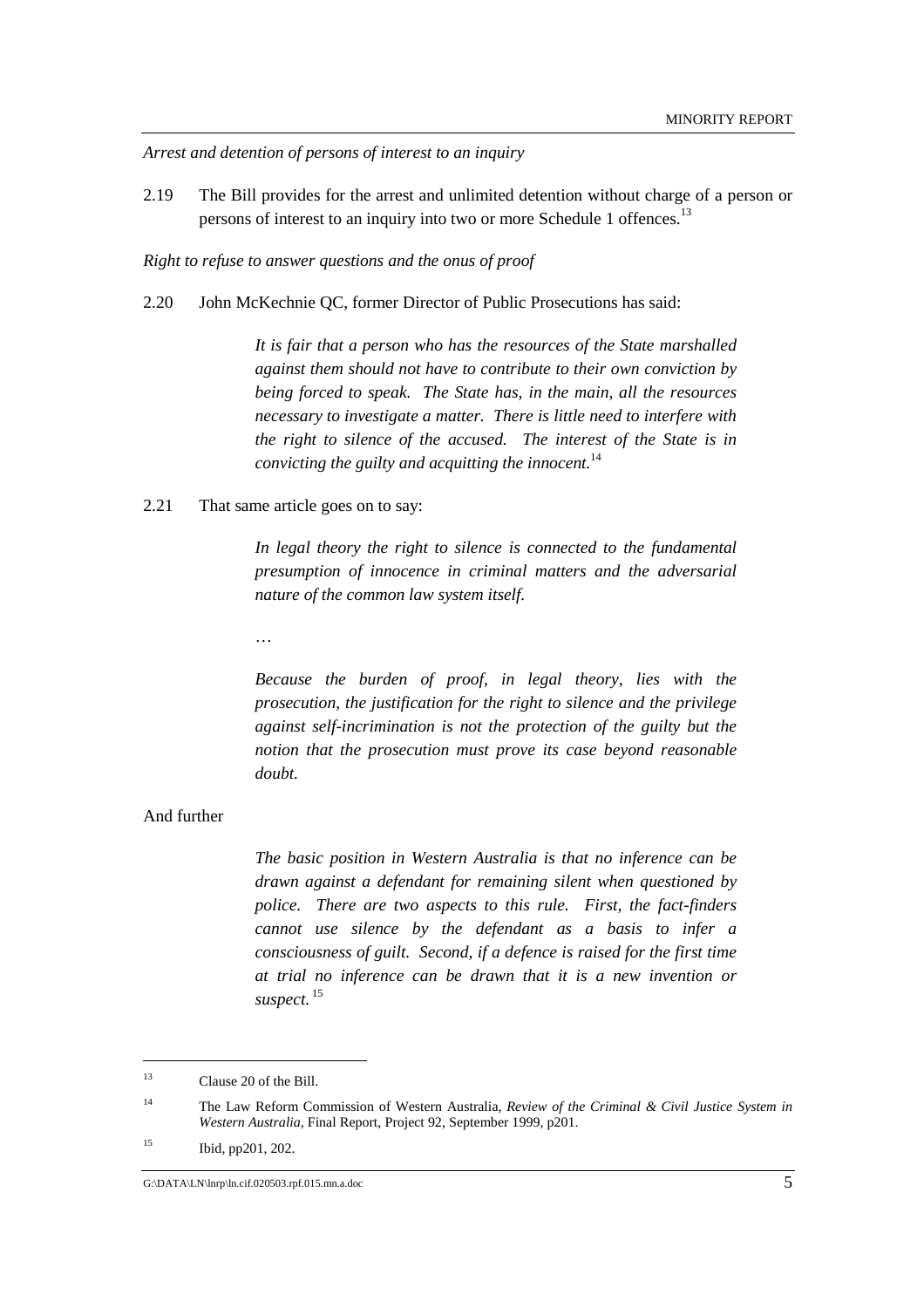#### *Legislation Committee*

- 2.22 This Bill removes the right to silence of witnesses being examined, cross-examined or re-examined by a person representing the Commissioner of Police (such as a police officer or a police lawyer) on any matter that the special commissioner considers relevant to the investigation.<sup>16</sup>
- 2.23 While noting that clause 39 provides a check on the abrogation of the privilege against self-incrimination by providing a form of indemnity against the use of statements obtained from a person, it must be pointed out that clause 39 does not apply to documents or other information provided by a person under clause 26 (refer to Committee Report paragraphs 5.182 to 5.186 and 5.224).
- 2.24 It is my view that this Bill sets a dangerous trend in removing this fundamental element of the criminal justice system.

#### *Legal representation*

- 2.25 In the case of the extraordinary powers granted under this Bill which take away existing rights, the right to legal representation becomes even more important.
- 2.26 While acknowledging that the proposed removal of the right to legal representation will be subject to the public interest test and that the Committee has recommended that the Bill have regulation making powers in order to prescribe that public interest provision (refer to Committee Report Recommendation 20 and paragraph 8.2(a)), it remains my view that no one should be compelled to appear before a special commissioner without legal representation. I note other jurisdictions require the state to provide a lawyer in such circumstances.

### *Judicial supervision*

2.27 In the Bill, as noted at paragraph 3.15 of the Committee report:

*An extraordinary amount of trust is placed in the special commissioner to make decisions based upon the public interest as the main form of 'check and balance' on the exercise of the exceptional powers that are provided for in the Bill. This is because in many aspects the special commissioner is the final arbiter.*

I would suggest that it is not only an extraordinary amount of trust but also an extraordinary amount of power that is handed to the special commissioner!

2.28 The Bill excludes judicial supervision of the performance of the functions of a special commissioner by removing any remedy by way, for example, of prerogative writ to the Supreme Court (refer to Committee Report paragraphs 5.198 to 5.206). I consider

<sup>16</sup> Clauses 17 and 27 of the Bill.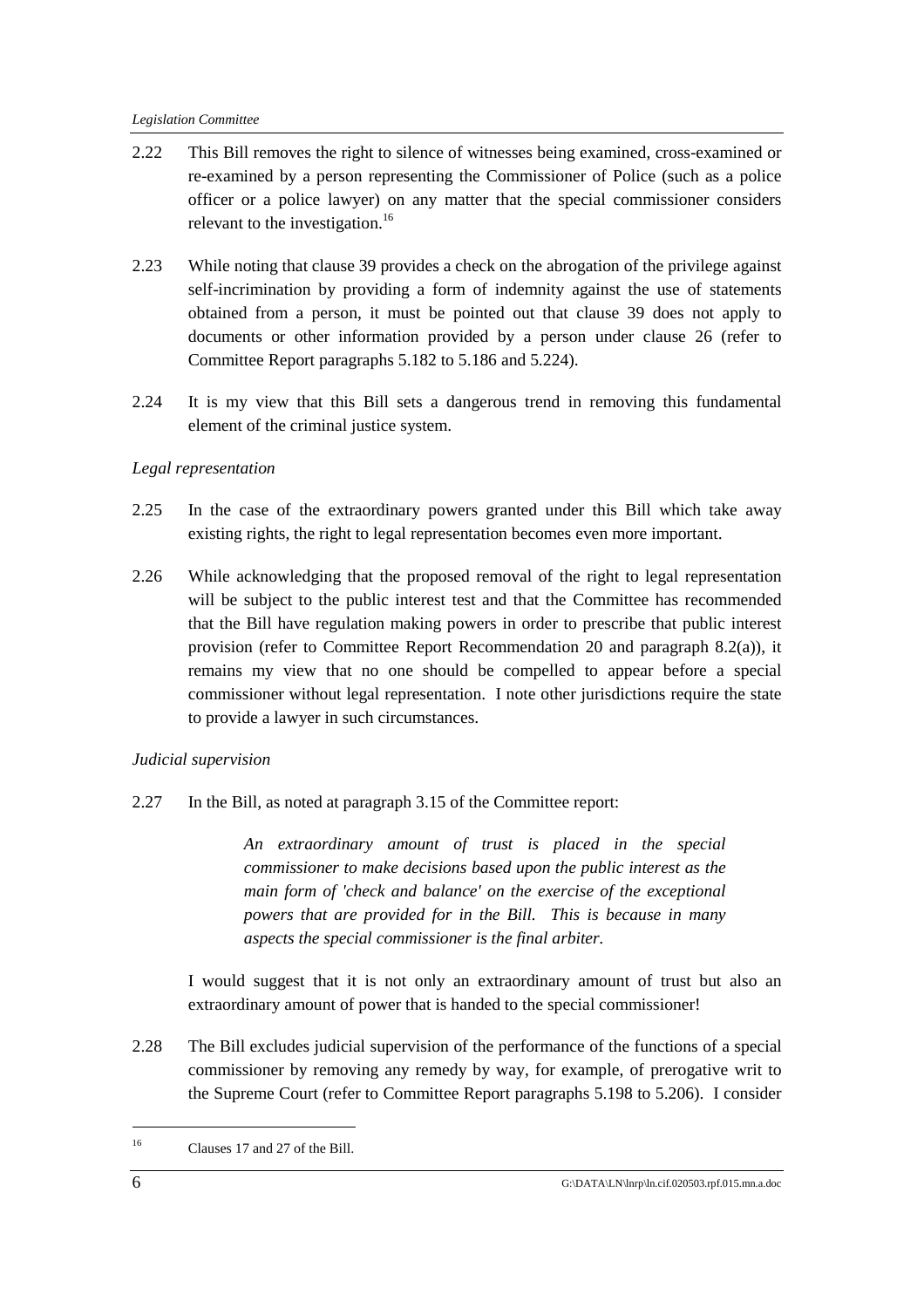that this is a fundamental and unprecedented abrogation of the rule of law and I cannot support this aspect of the Bill.

#### *Search powers enhanced (Part 4 of the Bill)*

2.29 There has been no plausible evidence presented to the Committee that there are problems for the police in obtaining search warrants. While acknowledging that the Committee's Recommendation 9 (which will provide a 'paper trail' in relation to the granting and use of search powers provided for) is a welcome increase in accountability, it is my view that enhanced powers of search and seizure are not warranted.

#### *Surveillance powers extended (Part 5 of the Bill)*

2.30 The need to lower the test for use of surveillance devices is unwarranted and unexplained. The standard of 'reasonable suspicion' is a very low one and easily abused. Further, the existing *Surveillance Devices Act 1998* already has far reaching application. I do not support the extension of these powers.

#### **The Bill is unlikely to achieve what it sets out to do**

- 2.31 It is my view that the Bill will be ineffective in its stated objective of breaking the 'code of silence' of certain people. $17$  Witnesses brought before the special commissioner are likely to decide to maintain their 'code of silence', taking a prison sentence rather than the likely severe reprisals from any organised criminal gang.
- 2.32 There may be good reasons to refuse to answer police questions; for example, silence may reflect fear or a desire to protect friends or family, and not necessarily guilt. A witness may have a very valid fear for their safety if they were to provide evidence, especially as this Bill does not include the power to order the protection of a witness or prohibit the subpoena of documents and evidence. (I note Committee Recommendations 11 and 15 in relation to these matters). A prison sentence may well be viewed as a preferable option. I note the failure of the witness protection scheme to prevent the death of protected witness Andrew Petrelis, and the lack of any adequate changes to the witness protection scheme following that failure.
- 2.33 Professor Art Veno, from Monash University, is Australia's leading expert on outlaw motor cycle gangs. He said in an interview on the Law Report on Radio National:

*In America for example,* [with] *the* [R]*acketeer* [I]*nfluence and Corrupt Organisation Act, which is specifically aimed at organised crime, there have been 27 attempts at applying the Act on outlaw motor cycle clubs. Only one has been successful and that was police*

<sup>17</sup> Refer to Committee Report, paragraph 2.2 and Second Reading Speech, December 5 2001.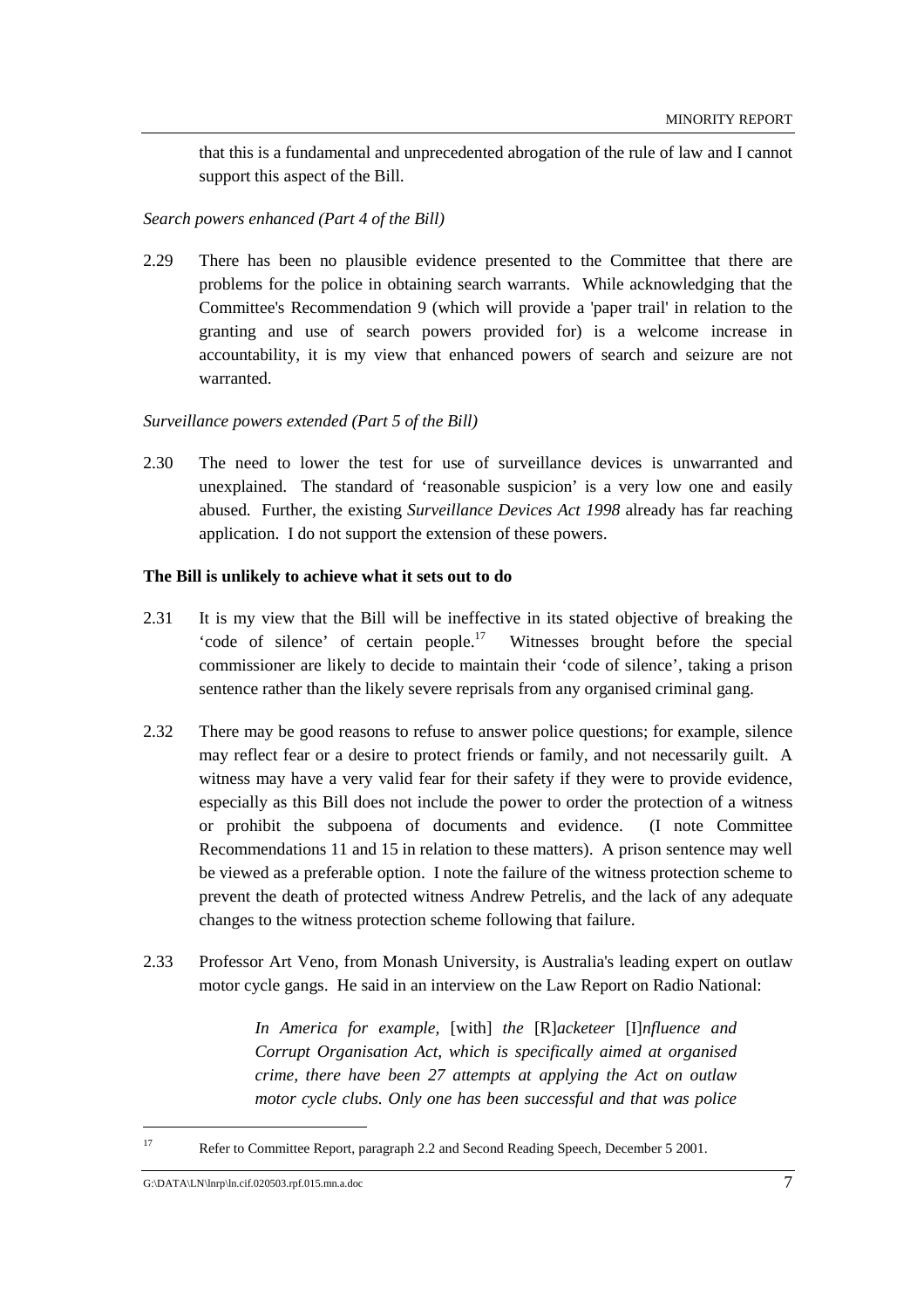*infiltration with the police infiltrator actually being treasurer of the club and had clear evidence that the outlaws were using some club money for the distribution and manufacture of illegal substances, I believe amphetamines. The rest of them have all fallen on their face because that's not their charter, they're not there about crime, they're there about turf, honour, loyalty and brotherhood.*<sup>18</sup>

- 2.34 The majority report notes that the National Crime Authority (NCA) has stated that illicit drugs are currently the most lucrative commodities for Australian organised crime.<sup>19</sup> Attempts to get tough on drug dealers and a 'zero tolerance' approach to illicit drug use continue to fail. Nicholas Cowdery QC, former DPP for NSW, in *Getting Justice Wrong - myths, media and crime,* said: "*Prohibition of a marketable commodity for which there is a demand inevitably produces a black (or illicit)* market."<sup>20</sup> He goes on to argue for heroin to be available free to addicted users on prescription by licensed medical practitioners. Substantial drug law reform is needed to remove the enormous profits that are being made in trading in illegal substances. A prohibitionist approach has failed to prevent the increased involvement of criminal gangs in the supply of drugs, in fact it has done quite the opposite.
- 2.35 Despite the establishment and operation of the NCA in 1984, there has been no discernible drop in the rate of crime, or increase in the effectiveness of investigations or prosecutions. There is no evidence that introducing similar state-based powers to those available to the NCA, especially without a substantial financial commitment, will produce any better results.

### **It is questionable that the Bill will be limited in its effect to those participating in organised criminal activities**

- 2.36 Hon Nick Griffiths in his second reading speech said: "*The proposed powers will not apply to citizens who are not engaged in organised criminal activities*." 21
- 2.37 However, the Committee found that the Bill could be used in investigations of murder or wilful murder, where such an offence was not an activity of organised crime (refer to Committee Report, paragraphs 4.34 to 4.37). Schedule 1 also includes offences such as 'Intentionally endangering safety of persons travelling by railway' (*The Criminal Code* s295), 'Intentionally endangering safety of person travelling by aircraft' (*The Criminal Code* s296A) and 'Obstructing and injuring railways' (*The Criminal Code* s451). Whilst acknowledging these are serious offences, they are not

21 Second Reading Speech, December 5 2001, p6438.

<sup>18</sup> September 11 2001.

<sup>19</sup> Committee Report, paragraph 1.17.

<sup>20</sup> Cowdery QC, Nicholas, *Getting Justice Wrong - myths, media and crime,* Sydney, Allen & Unwin, 2001, p32.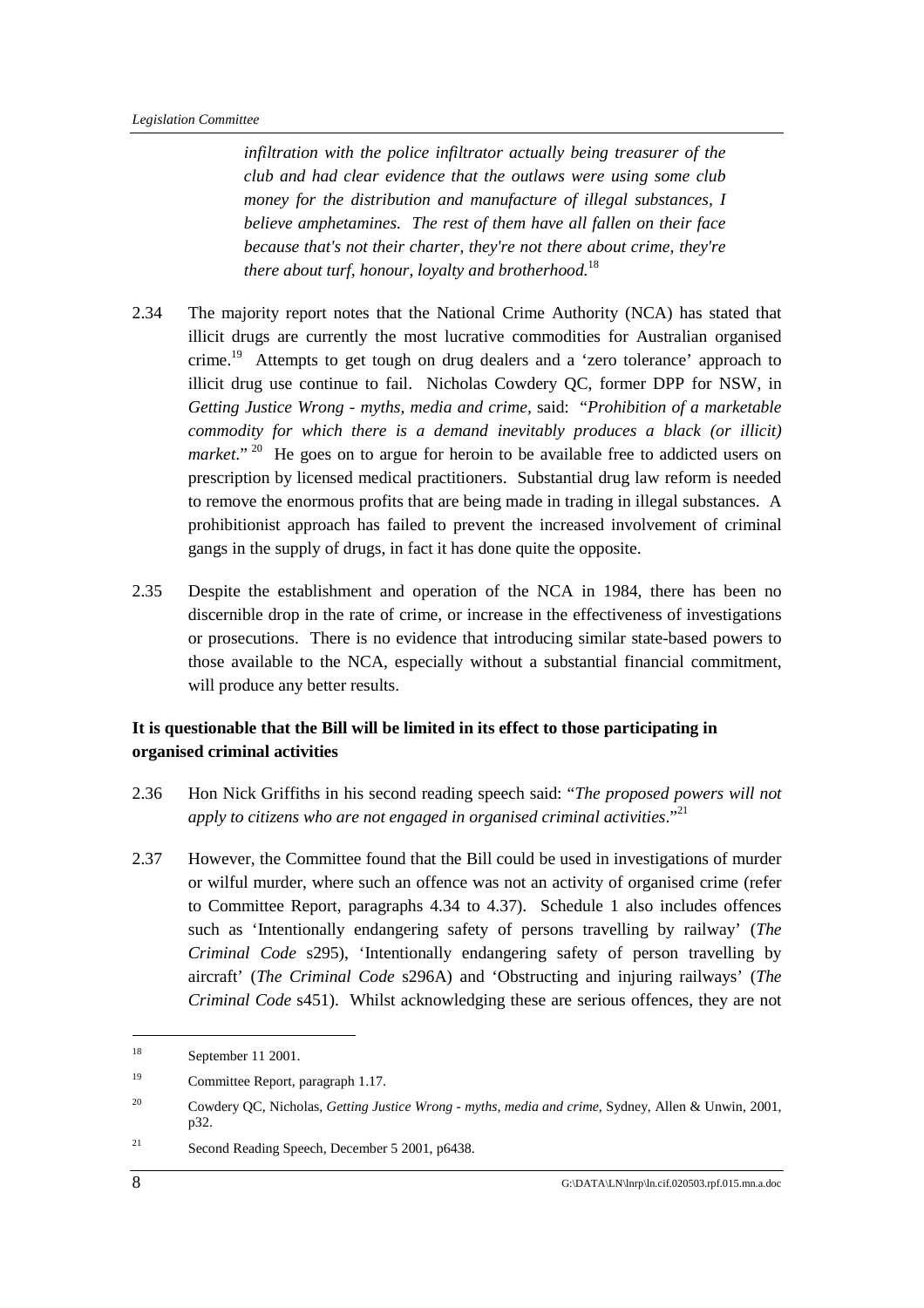offences associated with organised crime. They are offences associated with so-called terrorist activities (refer to Committee Report paragraph 4.17.1). As this Bill has been clearly identified as "… *not applying to citizens who are not engaged in organised criminal activities*", then these offences should be removed from the Schedule. (I note Committee Recommendation 2 on this matter).

#### **3 OTHER MATTERS**

#### **The introduction of an inquisitorial procedure**

3.1 The Bill will introduce a compulsory examination procedure. The inquisitorial proceedings, carried out by a representative of the Police Commissioner before a special commissioner, are similar to the procedures adopted in continental code jurisdictions<sup>22</sup> (also see for example, Committee Report paragraphs 1.22 and 3.24 to 3.29). It represents a departure from traditional common law investigative procedures. Despite the fact that it has been argued that Royal Commissions have similar inquisitorial powers, the inquiries of a Royal Commission are limited by the terms of its inquiry and it is not a standing body able to inquire into certain types of crimes generally and with no time limits.

#### **Limited privilege for journalists**

- 3.2 I dissent from the majority finding at paragraph 5.181 of the Report: "… *that the LRCWA review is the appropriate place to give consideration to the adoption of a limited form of privilege for journalists to ensure consistency with the court process.*"
- 3.3 In their submission to the Committee the WAJA stated:

*Because the Bill elevates a special commissioner to the status of the Supreme Court in relation to contempts, any refusal to assist the special commissioner risks penalties as applied in the Supreme Court. The Supreme Court has sentencing powers at common law which are unlimited as to the fine or term of imprisonment. This sentencing power is seen by the WALRC to have no place in modern law.*<sup>23</sup>

- 3.4 Public disclosure of corruption, other criminal activity and misconduct by public officials or others often stems from information given to journalists on the basis of confidentiality.
- 3.5 Also in a written submission to the Committee, Mr Joseph M Fernandez, Lecturer (Media Law), Curtin University of Technology stated:

<sup>22</sup> Independent Commission Against Corruption, *Inquisitorial Systems of Criminal Justice and the ICAC: A Comparison*, November 1994.

<sup>23</sup> Submission No 19.

G:\DATA\LN\lnrp\ln.cif.020503.rpf.015.mn.a.doc 9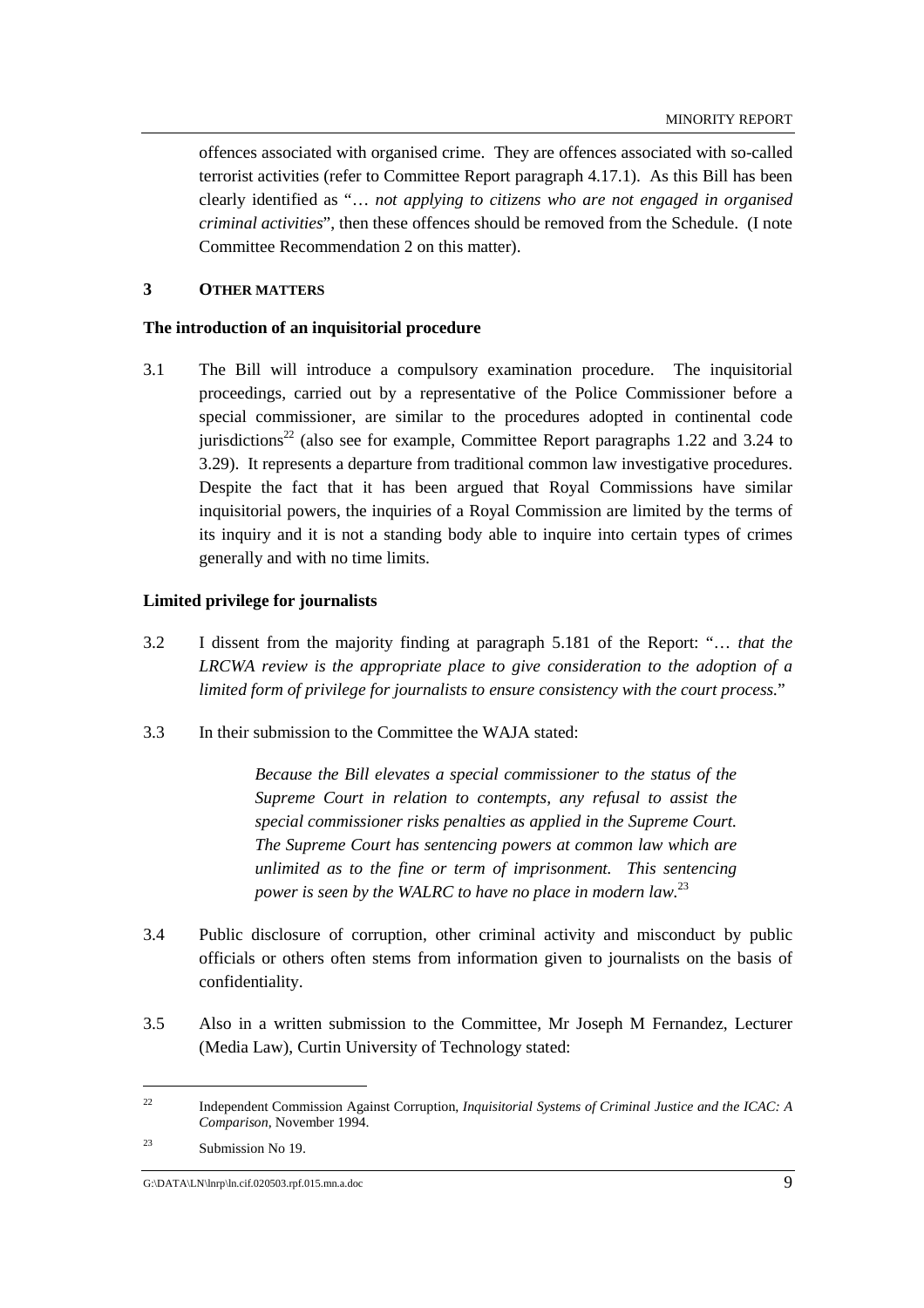*The overall effect of the (above) provisions on journalism is that it will pose yet another obstacle to free speech by unduly extending the scope of contempt actions from its present concern with ensuring the proper administration of justice to yet another investigatory process.* 24

3.6 He also quotes from a submission to the 1994 Senate Standing Committee on Legal and Constitutional Affairs Report, *Off the Record - Shield Laws for Journalists*' *Confidential Sources*, where Journalism Associate Professor Wendy Bacon noted:

> *without … sources, a lot of information would not have been published, including stories on police, union and political corruption, improper business practices and shady property deals.*<sup>25</sup>

3.7 I believe that the right of journalists to protect confidential information and sources of that information is a cornerstone of the proper functioning of a free press. Without it, people with important information that is in the public interest to disclose, would not do so in circumstances in which the disclosure would result in retribution or dangers for that person. Therefore, I recommend that the Bill should contain a limited form of privilege which would grant them immunity from revealing confidential sources. The proposed amendment to the Bill is attached at Appendix 1.

**Hon Giz Watson MLC**

**Date: May 7 2002**

<sup>24</sup> Written submission tabled during Committee hearing, by Joseph M Fernandez, Lecturer (Media Law), Curtin University of Technology, Bentley, WA, March 6 2002.

25 Ibid.